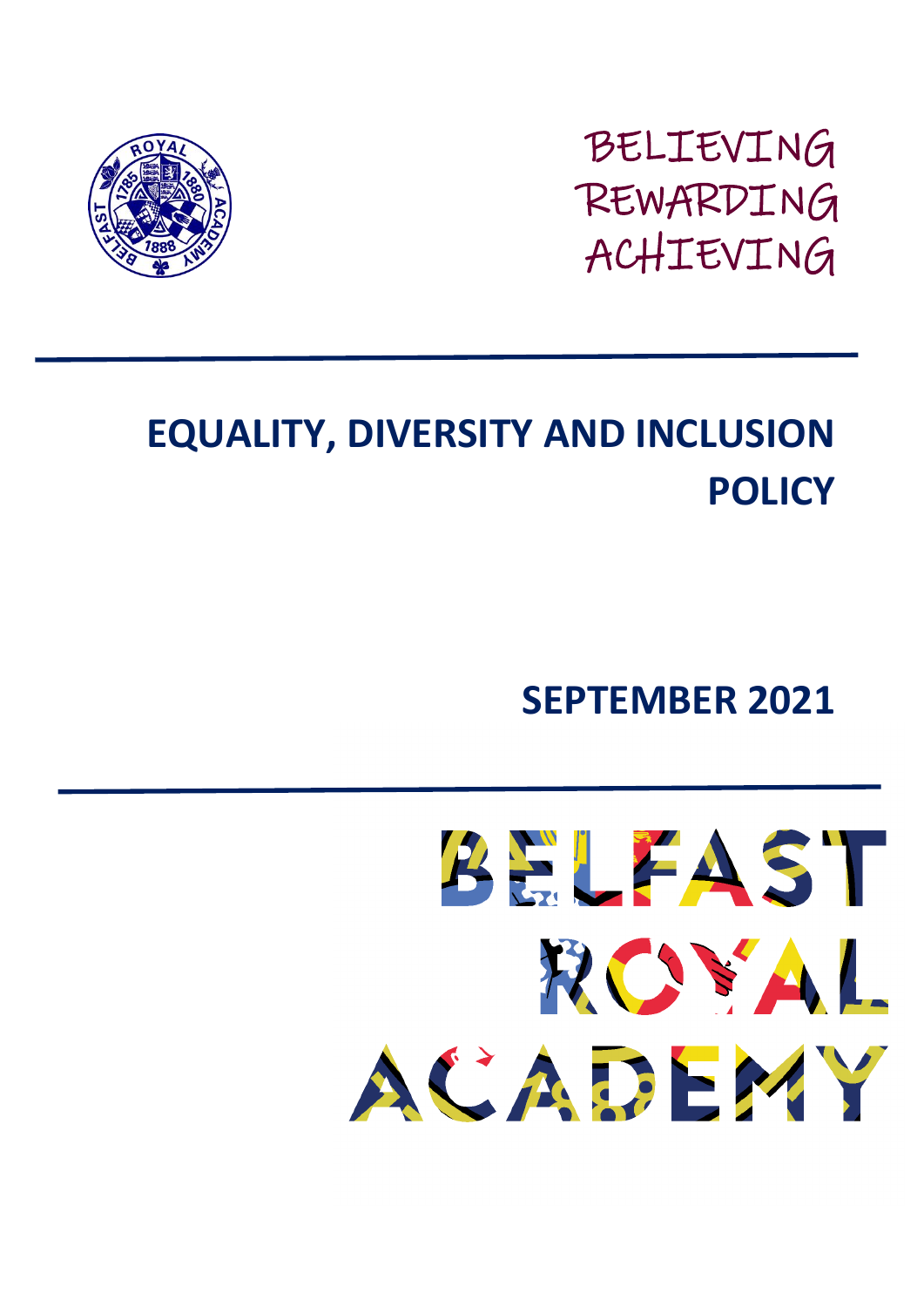| <b>Title</b>            | Equality, Diversity and Inclusion Policy                                                                                                                                         |
|-------------------------|----------------------------------------------------------------------------------------------------------------------------------------------------------------------------------|
| <b>Summary</b>          | This policy sets out the school's<br>commitment and approach to equality,<br>diversity and inclusion.                                                                            |
| <b>Purpose</b>          | To ensure that all pupils, parents and<br>staff are aware of this policy and its<br>application in relation to equality,<br>diversity and inclusion for all pupils and<br>staff. |
| <b>Operational Date</b> | September 2021                                                                                                                                                                   |
| <b>Next Review Date</b> | February 2023                                                                                                                                                                    |
| <b>Author</b>           | Vice Principal (Pastoral)                                                                                                                                                        |

| To be posted on School website | Yes            |
|--------------------------------|----------------|
| Date and version posted        | September 2021 |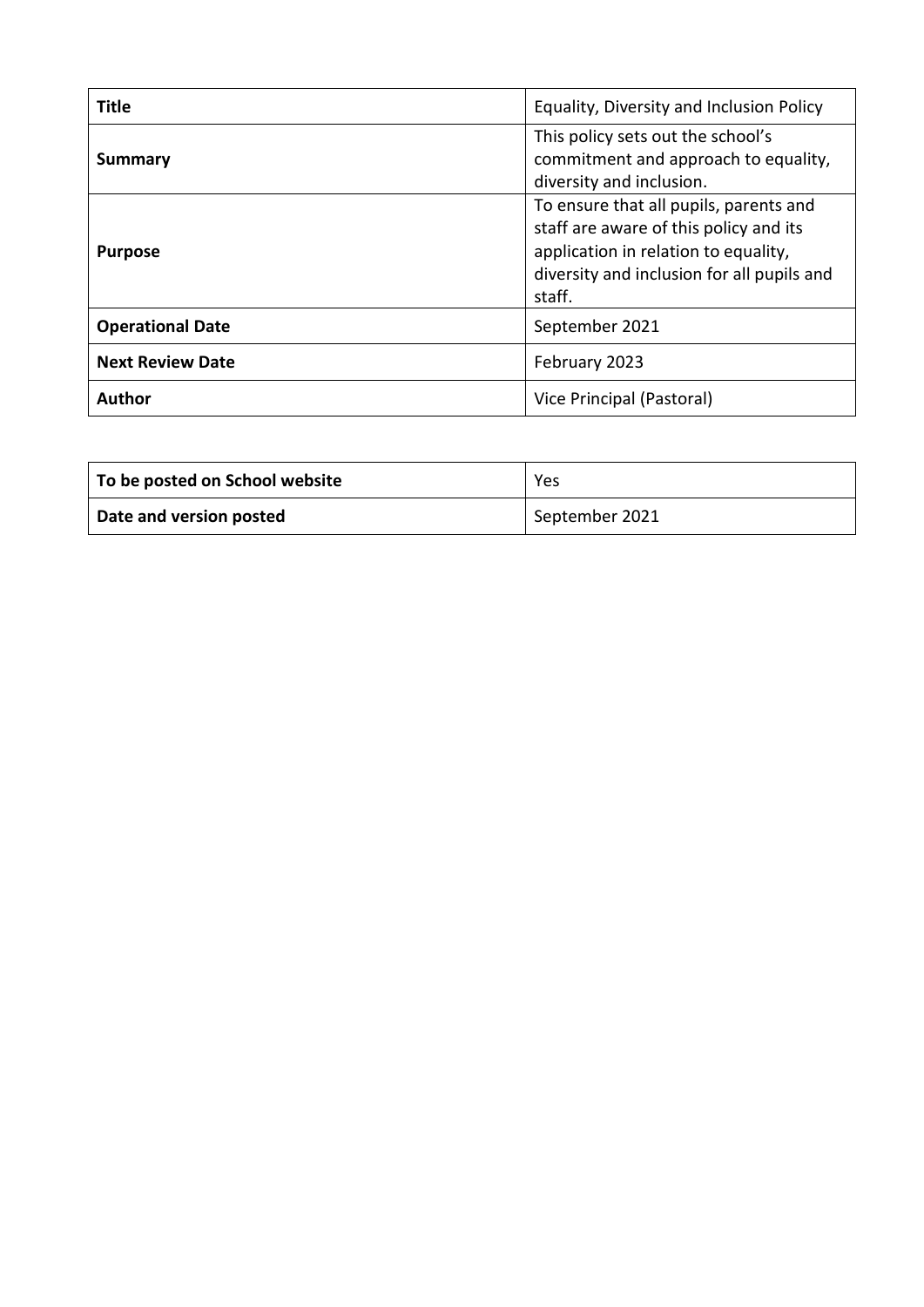Related Documents

- Pastoral Care Policy
- Safeguarding and Child Protection Policy
- Anti-Bullying Policy
- Anti- Cyber Bullying Policy
- Positive Behaviour Policy
- RSE Policy
- SEN Policy
- Pastoral Calendar/Assembly Themes
- School Development Plan

## **Rationale and Aims**

Belfast Royal Academy has developed this policy as a statement of its commitment to promoting equality, diversity and inclusion within our school community. It seeks to ensure that all members of the school are valued equally, regardless of religion or belief, disability, race, gender, sexual orientation or transgender identity. Whilst socio-economic status is not a specified ground under the equality legislation, the barriers and inequalities experienced by equality groups can also be exacerbated by poverty and social exclusion. As a result, prejudicial bullying of any sort is unacceptable and recorded in accordance with the Anti-bullying Policy in school.

The Academy recognises the wider value of education, beyond solely the achievement of qualifications, allowing individuals to develop an understanding and experience of the value and range of diverse cultures, identities and backgrounds. We recognise that the school is enriched by the diversity that each individual brings and are committed to creating a safe, welcoming environment for all, where each learner can flourish, knowing that differences are respected.

The School seeks to:

- create a caring, supportive environment in which there is trust, fairness, respect and safety.
- give all pupils the opportunity to develop to their full potential in abilities, interests and aptitudes.
- create an environment in which the individual importance of all pupils is recognised.
- engender an atmosphere in which all pupils feel that their achievements are recognised and that their presence is valued.
- ensure that all pupils are prepared for the adult world by offering a well-designed curriculum that promotes diversity and provides critical skills that challenge prejudice and negative stereotypes.
- ensure that all pupils understand that they have an important role to play in what is becoming an increasingly complex multi-racial society.
- ensure that all students receive Personal Development and Citizenship through Learning for Life and Work, in which they learn about themselves and their responsibilities to others.
- ensure that the school is free from prejudice, stereotyping, discrimination.
- foster tolerance, understanding and mutual respect.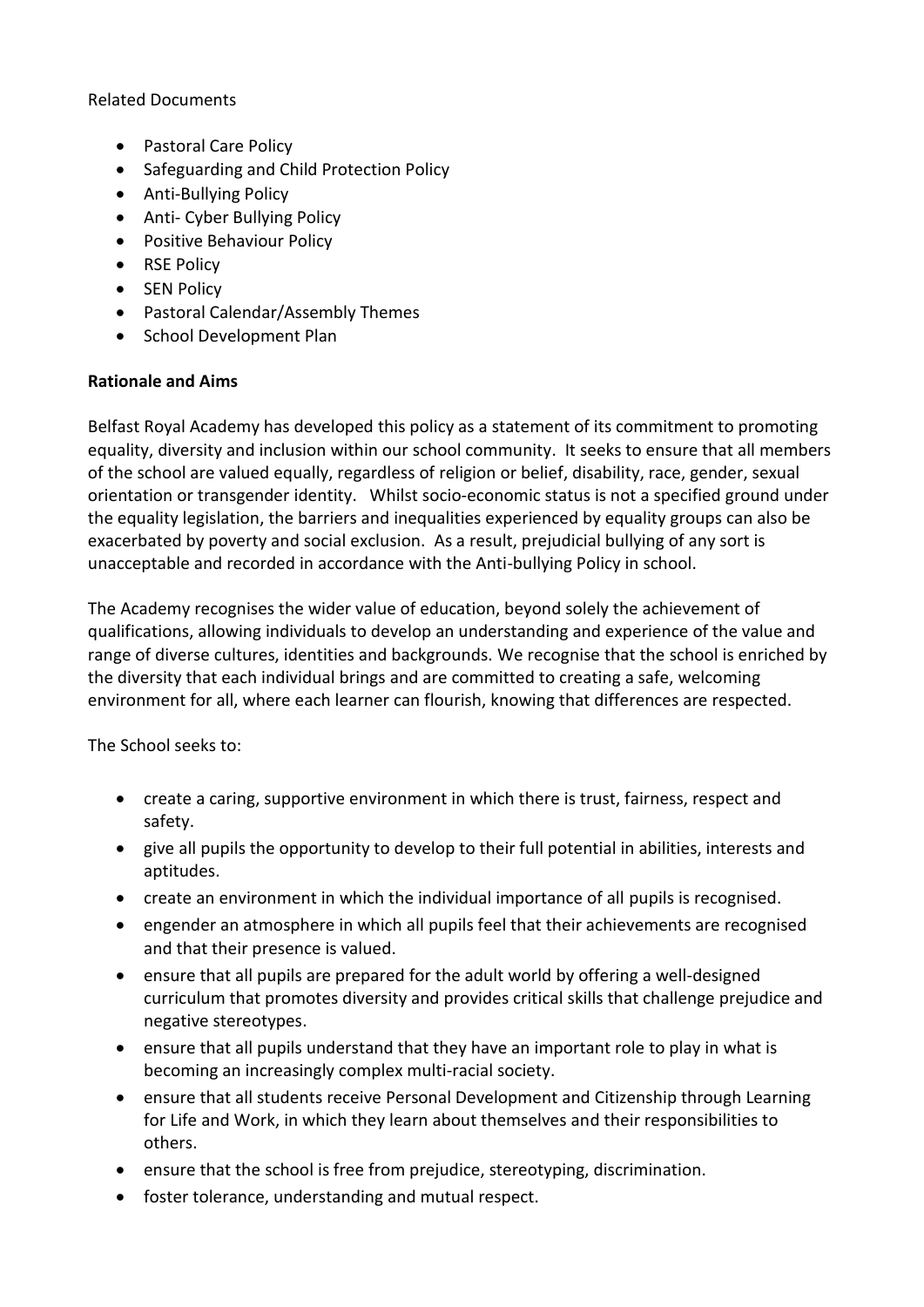Belfast Royal Academy seeks to support pupils as they journey through life. We acknowledge that we cannot separate academic study from personal and emotional development. We understand that pupils will need support along the way and aim to provide whatever is possible to ensure that they have access to meaningful learning.

The premise remains the same - every child matters and matters equally - but the approach to meeting the needs of each pupil is taken on a case by case basis, ensuring the support is specific to the individual and in consultation with parents, staff, members of the Board of Governors and other relevant external agencies.

## **Equality Objectives**

Once every three years, in addition to its equality and diversity policy, the Academy will publish 3 equality objectives (or priorities) aimed at promoting equality of opportunity, tackling prejudice and promoting understanding between pupils, informed by statistical information and linked to the school development plan.

#### **Religion or belief**

Belfast Royal Academy recognises that we educate pupils with various religious beliefs and none. This is particularly important given our location, developed through the delivery of Religious Studies, in line with statutory guidelines.

Our responsibility is to:

- Provide pupils with extensive opportunities to explore, question and appreciate their own faith, in order that they can develop spiritually.
- Develop a knowledge and understanding of a variety of faith and belief systems in order that pupils can live and work in a culture of mutual respect and tolerance within our increasingly diverse community in school, city, and nation.
- Show our commitment to the promotion of the spiritual and moral development of each student, in conjunction with the pursuit of academic excellence.
- Create an environment where individuals are valued and their dignity is respected. Therefore, it is of utmost importance that each young person's view is valued. This development of respect for self, environment and others is a high priority in the teaching of Religious Education at Belfast Royal Academy.

The school practices collective worship of a broadly Christian nature, but seeks through the annual themes for pastoral care to make assemblies and other school related activities as diverse and inclusive as possible.

The school may participate in ceremonies and festivals celebrating other faiths, however, parents can choose to remove their children from collective worship, or ask that their children does not participate in any of these activities, for any reason.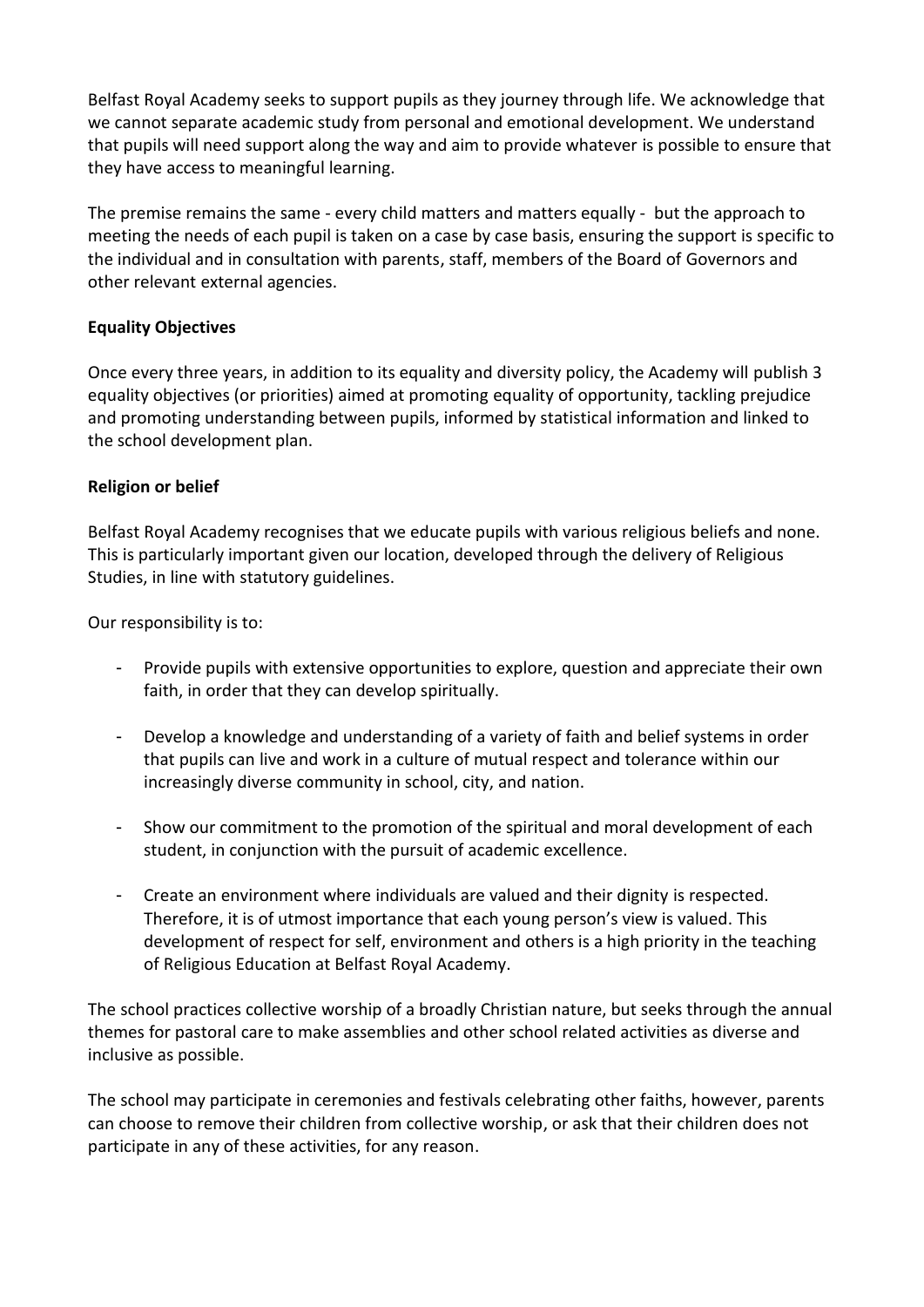Discrimination on the basis of a religion or of a particular belief is not tolerated in this school and is dealt with in accordance with the Action Plan for Positive Behaviour as outlined in the Positive Behaviour Policy and/or the Anti-Bullying Policy.

## **Disability**

Belfast Royal Academy will not discriminate against a pupil or a member of staff because of their disability as stated in Disability Discrimination Act 1995 (as amended). The school will seek to take positive steps ensure that pupils with a disability can access and participate in the education and other activities they provide.

The School will make reasonable adjustments in order to remove the barriers a pupil with a disability will face to allow the pupil to access and participate in education in the same way as other pupils. This means that, unless they have a justification for not doing so, the school will make reasonable adjustments so that disabled pupils are not at a substantial disadvantage compared to other non-disabled pupils.

Belfast Royal Academy aims to be fully accessible. Lifts have been installed in the Crombie, Bruce, Jackson, Darbyshire and Jackson Buildings and an external ramped access has been constructed to cover the Louis Lord and Pollin Buildings. All buildings in the school site are now accessible to people with physical disabilities.

Toilets with disabled access are available in the Crombie, Jackson and the Technology Buildings. Changing facilities in both the Sports Hall and Swimming Pool have been converted to cater for wheelchair access, and a specially adapted chair allows access to the swimming pool for pupils with mobility difficulties.

Discrimination on the basis of a disability is not tolerated in this school and it dealt with in accordance with the Action Plan for Positive Behaviour as outlined in the Positive Behaviour Policy and/or the Anti-Bullying Policy.

## **Pupils with Special Educational Needs**

The Special Education Needs Policy in Belfast Royal Academy reflects our inclusive approach. The SENCo (working closely with the Principal, Senior Leadership Team, Assistant SENCo, Class Teachers and Teaching Assistants) is involved in the strategic development of inclusive practice within the school. The Learning Support Department aims to ensure that Academy pupils can access appropriate educational provision. The culture, practice, management and development of resources in our school are designed to ensure all pupils' needs are met.

## **Race**

Pupils are encouraged to enjoy the multi culturally diverse nature of our school and have opportunities to celebrate the world as it is and as we would like it to be. On such foundations pupils will develop positive attitudes to the pluralistic society.

Through a well-balanced, culturally inclusive curriculum we will help pupils challenge prejudice and stereotypes and provide opportunities for social and cultural development. Parents, staff and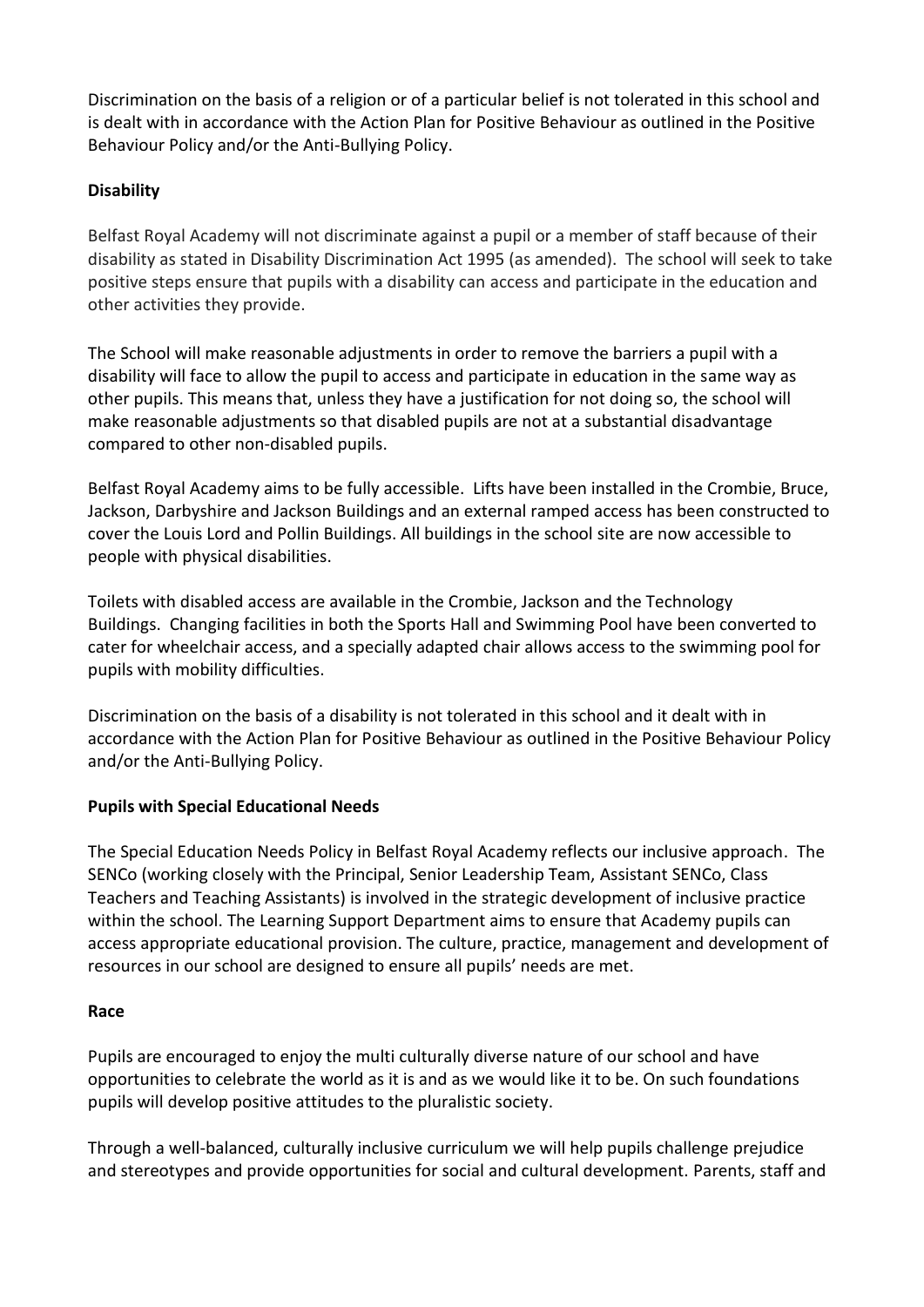pupils will be made aware of the school's commitment to mutual respect through pupil notes, assemblies and through the curricular and extra-curricular life of the School.

Discrimination on the basis of race is not tolerated in this school and is dealt with in accordance with the Action Plan for Positive Behaviour as outlined in the Positive Behaviour Policy and/or the Anti-Bullying Policy. Racist symbols, badges or insignia on clothing or bags are forbidden in school and pupils are not permitted to use their own language to deliberately exclude other pupils.

#### **Social background**

Whilst socio-economic status is not a specified ground under the equality legislation, the barriers and inequalities experienced by equality groups can also be exacerbated by poverty and social exclusion.

With over 50 feeder Primary Schools, Belfast Royal Academy educates pupils from across Belfast and further afield. Irrespective of social-economic background, pupils are educated together and are given the same opportunities.

The Governors' Fund seeks to provide funding for parents who require additional support for their son/daughter's participation in various extra-curricular activities and/or trips.

## **Sexual orientation and Gender Identity**

Staff, pupils and parents have a shared responsibility to ensure that all pupils are treated equally and with dignity, regardless their gender identity or their sexual orientation.

Staff will seek to:

- foster self-esteem in LGBT pupils.
- demonstrate by example the school's ethos of inclusivity and ensure that language and action reflects this.
- be alert of any signs of distress and other possible indications of prejudice based bullying and respond swiftly according to the Anti-Bullying Policy.
- raise awareness of the transgender community through Assemblies and the taught curriculum, such as through the delivery of the Personal Development strand of Learning for Life and Work.

The Academy recognises the role that a school can play in supporting a transgender young person and commits to following the best practice guidance as set out in the Education Authorities "*[Guidance for Schools on Supporting Transgender Young People](https://www.eani.org.uk/sites/default/files/2019-10/EA%20Guidance%20on%20supporting%20transgender%20young%20people_FINALFINAL_24.10.19.pdf)*." The Vice Principal (pastoral), will act as the 'designated teacher' and as the point of contact for any pupil who is questioning their gender identity or identifies as transgender.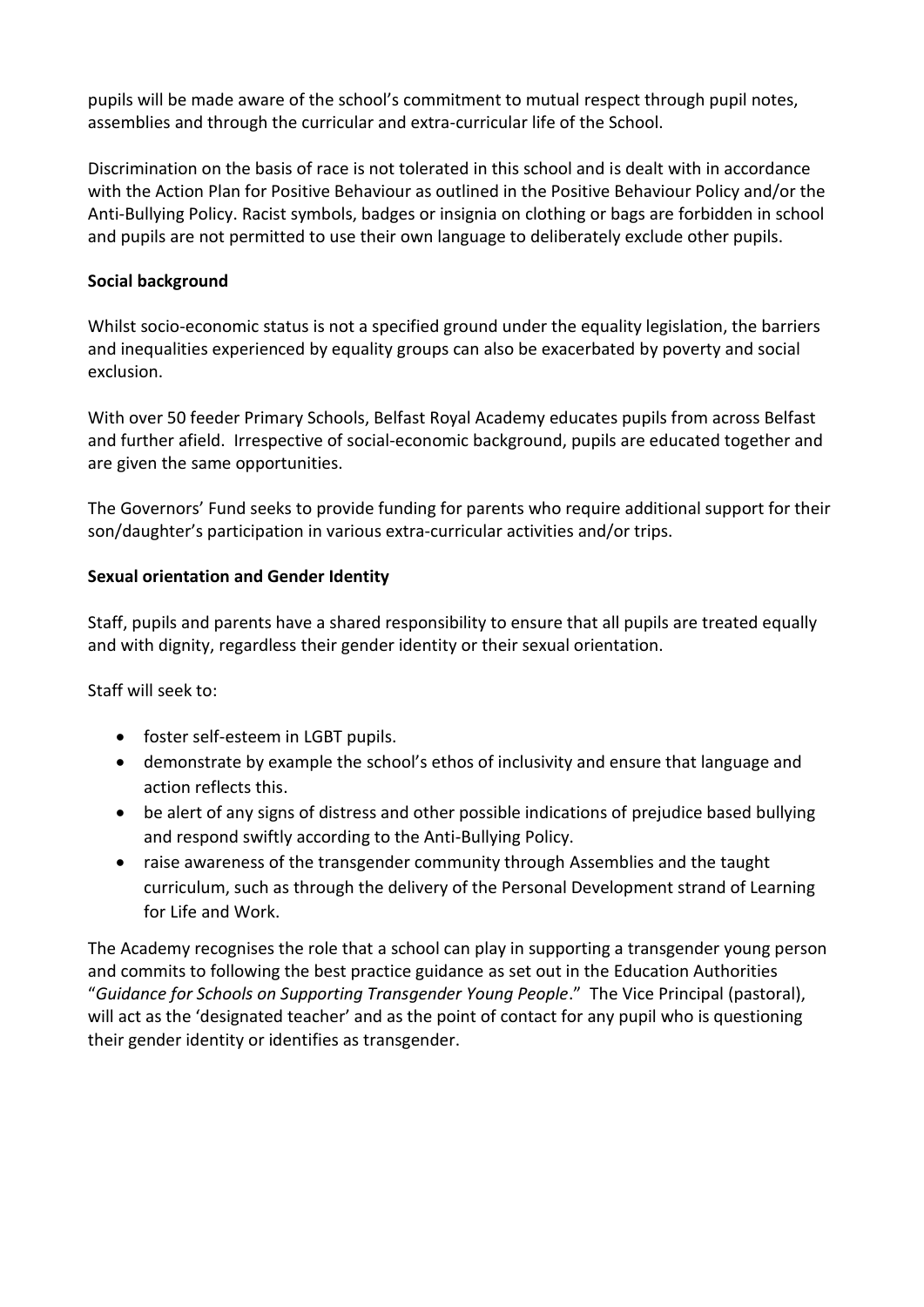#### **Terminology relating to LGBT issues**

- **Binding** refers to the flattening of the chest to create the appearance of a "male" torso. This is commonly done by **trans men** and some **non‐binary** people to hide breast tissue. It can be done safely and in moderation, but usually requires purpose‐made clothing (binders).
- **Bisexual:** People who are attracted to other people of both genders.
- **Cisgender (often shortened to cis)** When one's gender identity matches the gender assignment given at birth.
- **Coming out:** refers to a young person's experience of telling others that they are questioning their gender identity or identify as transgender. It is a term that was initially used to describe the process that people went through when first revealing to other people that they were gay.
- **Gay**: Two people of the same gender who are attracted to each other. Two men or two women.
- **Gender assigned at birth:** is a term used to describe the gender that someone was identified as at birth, usually by looking at their genitalia. Sometimes people use the term "biological" to describe the sex and gender someone was identified as at birth. However, some people tend to avoid this term as they feel that it privileges biology over their lived and felt identity.
- **Gender Binary:** The socially constructed idea that someone's gender can be one of two options, either male or female. At time of publication, UK law only recognises someone's gender as either male or female. **Non‐binary** people and some **intersex** people fall outside the gender binary.
- **Gender confirmation (or reassignment/realignment) :** Many trans people undergo medical procedures, including hormone replacement and surgery, to align their bodies to their gender. This has several names, but is most often called gender confirmation or gender reassignment. It is also sometimes referred to as sex assignment, though this term is falling out of use.
- **Gender diverse/non-conforming/variant:** is a term used to describe young people (usually those under 12) whose gender expression does not conform to gender stereotypes in clothes, interests, behaviours or mannerisms e.g. a boy who prefers dolls and dress-up play or a girl who wears short hair and refuses skirts.
- **Gender Dysphoria:** describes the distress that a person can experience because they feel a mismatch between the sex they were assigned at birth and their felt gender identity. Gender dysphoria is also a clinical diagnosis.
- **Gender expression:** is a person's gender-related appearance including clothing, haircut, speech and mannerisms. Young people may express their gender in ways which are not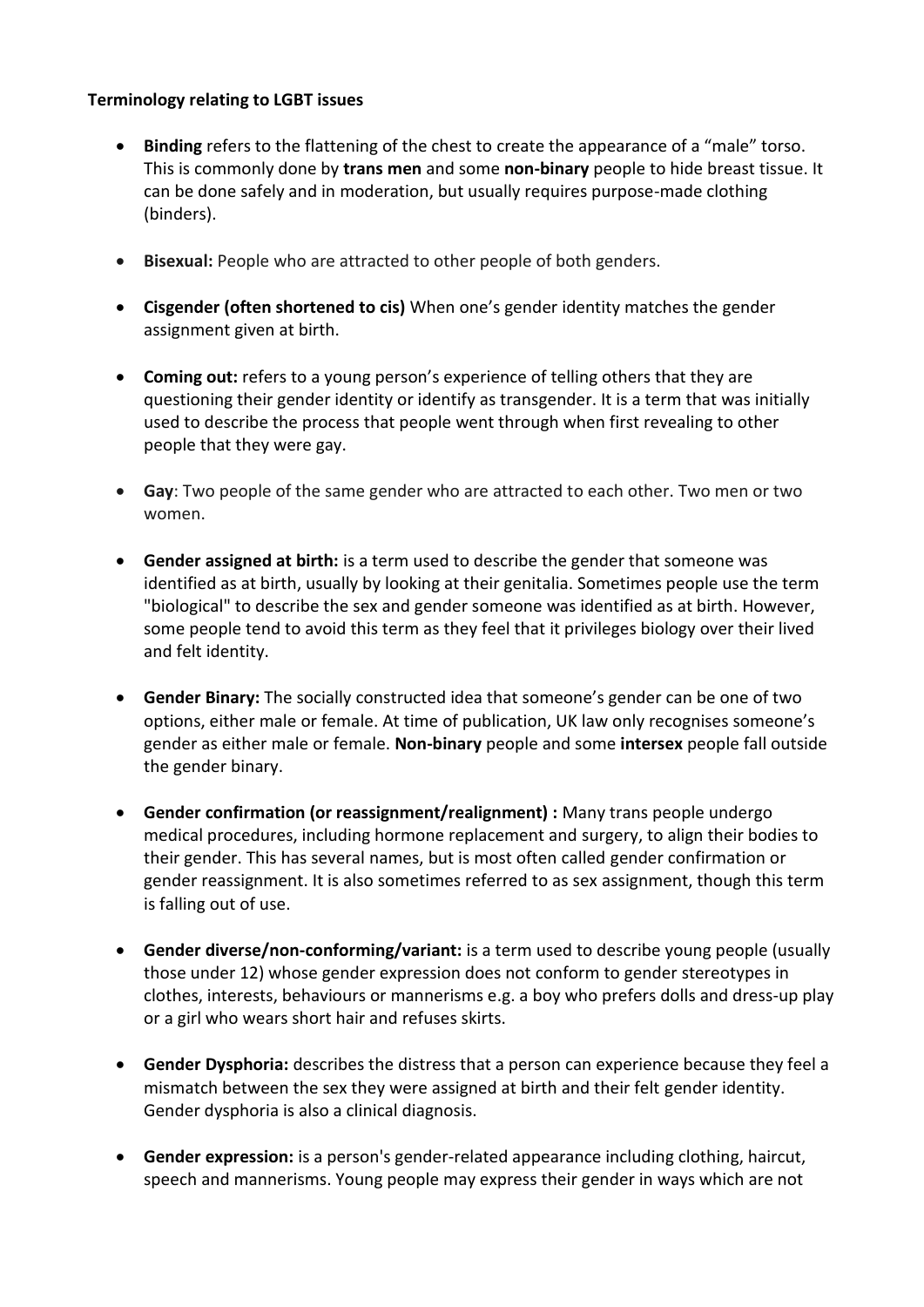considered traditionally feminine or masculine. It should be noted that someone's gender expression does not always match their gender identity.

- **Gender fluid:** Denoting or relating to a person whose gender identity or gender expression is not fixed and shifts over time or depending on the situation.
- **Gender identity:** is a person's deeply-felt internal and individual perception of their gender, for example: boy, girl, transgender and other diverse gender identities.
- **Gender neutrality:** The idea that policies, language, and other social settings should avoid distinguishing. According to people's **sex** or **gender**, in order to avoid discrimination. E.g. in sports, careers, changing rooms etc.
- **Gender recognition:** The process through which many **trans** people go through to have their gender legally recognised by the government. Gender recognition in Northern Ireland is only available to single trans people over the age of 18 who have a medical diagnosis **of gender dysphoria**. It is not available to non‐binary people as UK law only recognises the **gender binary**.
- **Gender Recognition Certificate (GRC):** is a certificate which enables transgender people to be legally recognised in their affirmed gender and to be issued with a new birth certificate. Not all transgender people will apply for a GRC - you currently have to be over 18 to apply.
- **Gender role:** The social role assumed of people based on their gender. Stereotypical gender roles for boys/men and girls/women are often seen to be regressive and harmful when imposed on young people.
- **Intersex:** A variety of conditions that lead to atypical development of physical sex characteristics are collectively referred to as **intersex conditions.** Intersex people are assigned a legal gender of either male or female at birth – some grow up to be transgender. Some persons with intersex conditions prefer the term "disorders of sex development"(DSD).
- **Lesbian:** Two people of the same gender who are attracted to each other—two women.
- **Legal transition** refers to changing the name or gender marker on legal documents (e.g. birth certificate, driving licence or passport).
- **LGBT:** Acronym for Lesbian, Gay, Bisexual, Transgender.
- **Medical transition** refers to medical interventions (e.g. through hormones or surgery). Some transgender young people may begin to medically transition while at school or other educational setting and may, for example, be prescribed hormone blockers to delay puberty*.* But not all transgender young people will take those steps. Outcomes in gender identification are diversifying. As well as many young people who do start physical interventions, there are those who choose not to do so - or who decide to wait a while.
- **Non-binary:** is a term used by young people who do not identify exclusively as a boy or as a girl (sometimes referred to by young people as 'genderqueer' or 'gender fluid').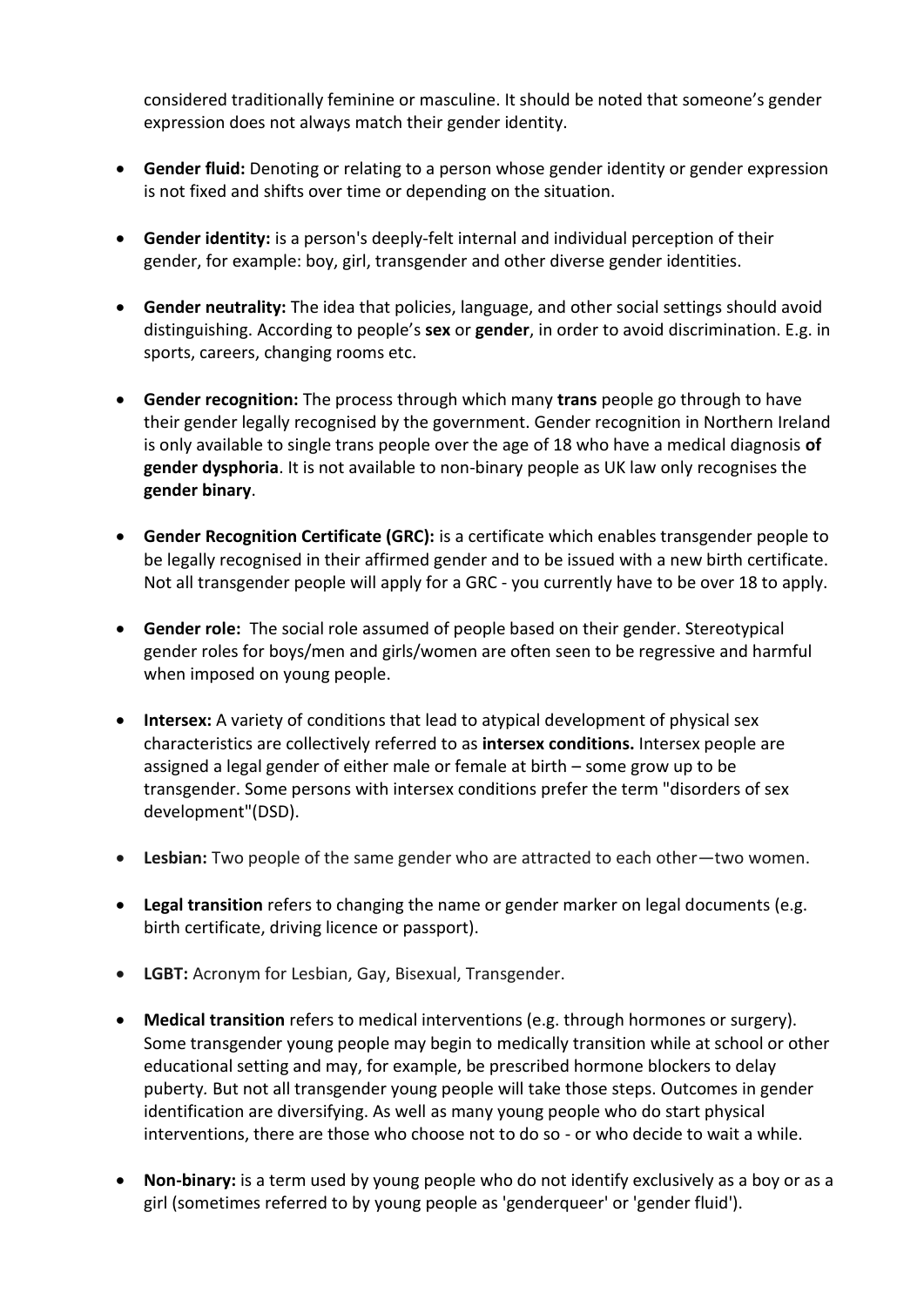- Some non-binary people may have a gender identity which is located along a fixed or variable point on a continuum between male and female, while others will identify as neither male nor female. The degree to which non-binary young people may present as masculine, feminine or androgynous will depend on the individual. Sometimes a young person may use the term non-gender (alternatives include agender, nongendered, genderless, neutrois). This term refers to those without a gender identity, who see gender as wholly a societal construction which they do not subscribe to.
- **Queer:** is a term used in the past as a derogatory term for LGBT individuals. The term has now been reclaimed by LGBT young people in particular those who don't identify with traditional categories around gender identity and sexual orientation. It is still viewed to be derogatory by some and should be used with caution.
- **Sex:** is the classification of a person as male or female. At birth, infants are assigned a sex, usually based on the appearance of their external anatomy. A person's sex, however, is actually a combination of bodily characteristics including, chromosomes, hormones, internal and external reproductive organs, and secondary sex characteristics.
- **Sexual Orientation:** describes a young person's emotional, romantic and/or sexual attraction to others. Transgender young people may be straight, lesbian, gay, bisexual, or queer. For example, a young person who transitions from male to female and is attracted solely to boys/men would typically identify as a straight girl/woman.
- **Social transition** refers to the reversible process that transgender individuals take to present as the gender they most strongly identify with (e.g. wearing clothes, adopting a different name or using facilities which correspond to their gender identity). Some young people socially transition as a way of alleviating gender dysphoria or exploring life in another gender role.
- **Social presentation:** The way a person "presents" is their **gender expression**. How a person presents affects how their gender is perceived by society. A person who presents in a feminine way is more likely to be perceived as female.
- **Transgender or Trans:** When your gender identity or expression is different than what was assigned to you when you were born.
- **Transphobia:** Analogous to homophobia, this is the hatred or prejudice against **trans**  people. This can take many forms, including violence, bullying, social rejection and discrimination by institutions.
- **Transsexual:** a term used in the past, (similar to homosexual), to refer to someone who transitioned to live in the 'opposite' gender to the one assigned at birth. Most young people do not identify as transsexual and prefer the word *transgender*. If the term is preferred, it should be used as an adjective: transsexual woman or transsexual man.
- **Transition:** is the term used to describe the process to bring a person's physical characteristics more into conformity with their gender identity and presentation.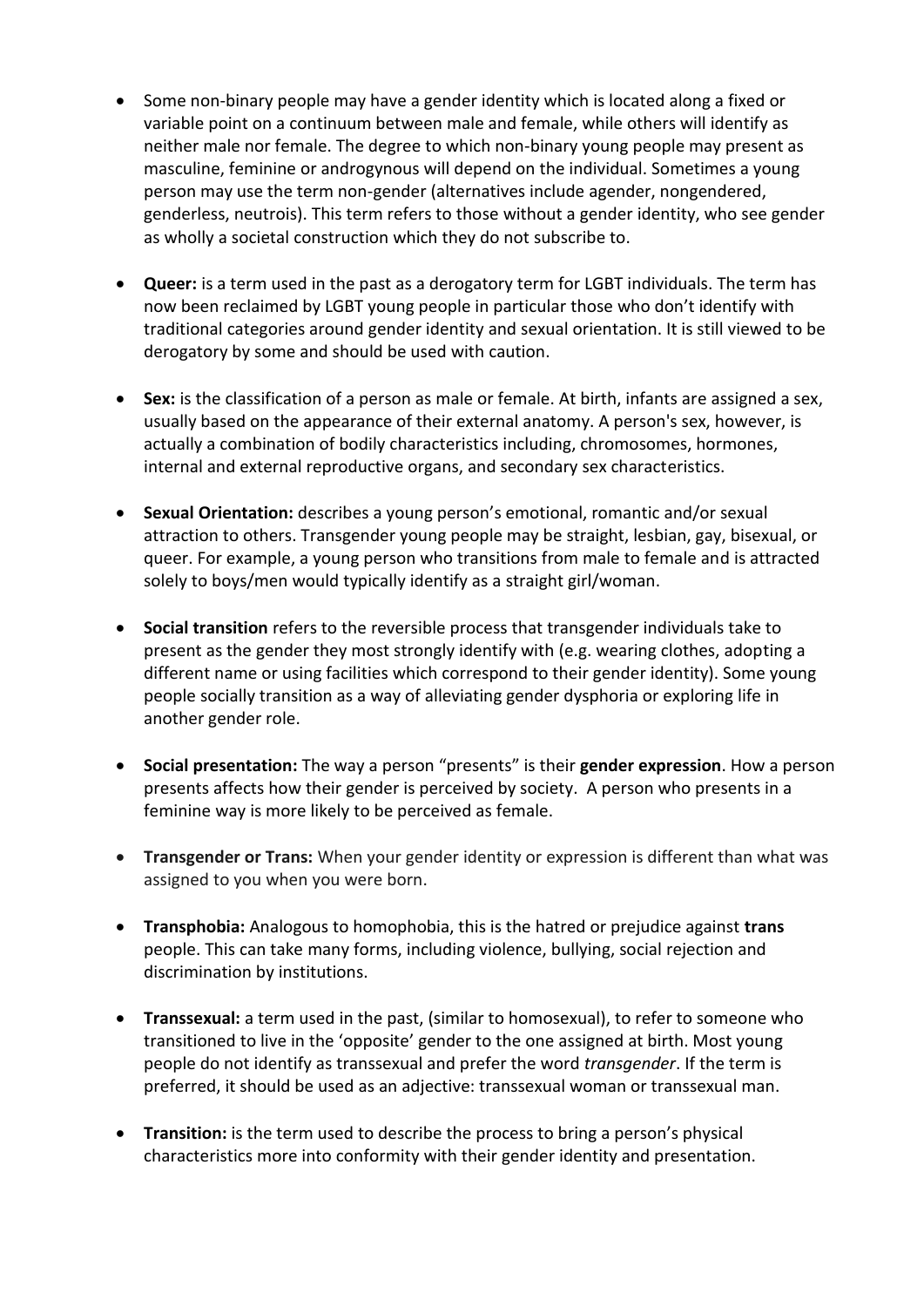#### **Gender Identity Services for Northern Ireland**

There are two specific healthcare services for trans people in Northern Ireland, both based in the Belfast Trust area. However, young people of all ages can access these services but require a **referral to be made usually be from a GP or mental health professional.**

#### **Knowing Our Identity**

(Child & Adolescent Service Gender Identity Development Service) Beechcroft, Foster Green Site, 11O Saintfield Road, Belfast, BTS 6HD. **02890 638 000 Brackenburn Clinic** (Adult Gender Identity Service) Centre for Psychotherapy, Shimna House, Knockbracken Healthcare Park, Saintfield Road, Belfast, BT8 8BH. **02890 638 854** brackenburnclinic@belfasttrust.hscni.net

#### **Support Organisations**

There are several organisations which specifically support trans young people and their families across Northern Ireland. Details of trans sector organisations other than those already referenced can be found on

#### **transgenderni.com**

Gender Jam NI support trans, non‐binary, questioning and intersex people in Northern Ireland. They hold regular social meetups for anyone under the age of 25, as well as fight on behalf of young trans people in education and healthcare. They can advise on accommodating young people within your organization. Website: genderjam.org.uk Phone: 028 9099 6819 Twitter: @GenderJamNI Facebook: fb.com/GenderJamNI

Sail is support group for the families of gender variant or transgender individuals of any age who are in need of help, support or advice, whatever the circumstances. They run regular parent support meetings across Northern Ireland, and they can advise on family support issues relating to young people in your organisation. SAIL also provide training to schools and organisations on trans issues.

Website: sail.ni.com Address: Rainbow House, 28a Monaghan Street Twitter: @SAIL\_NI